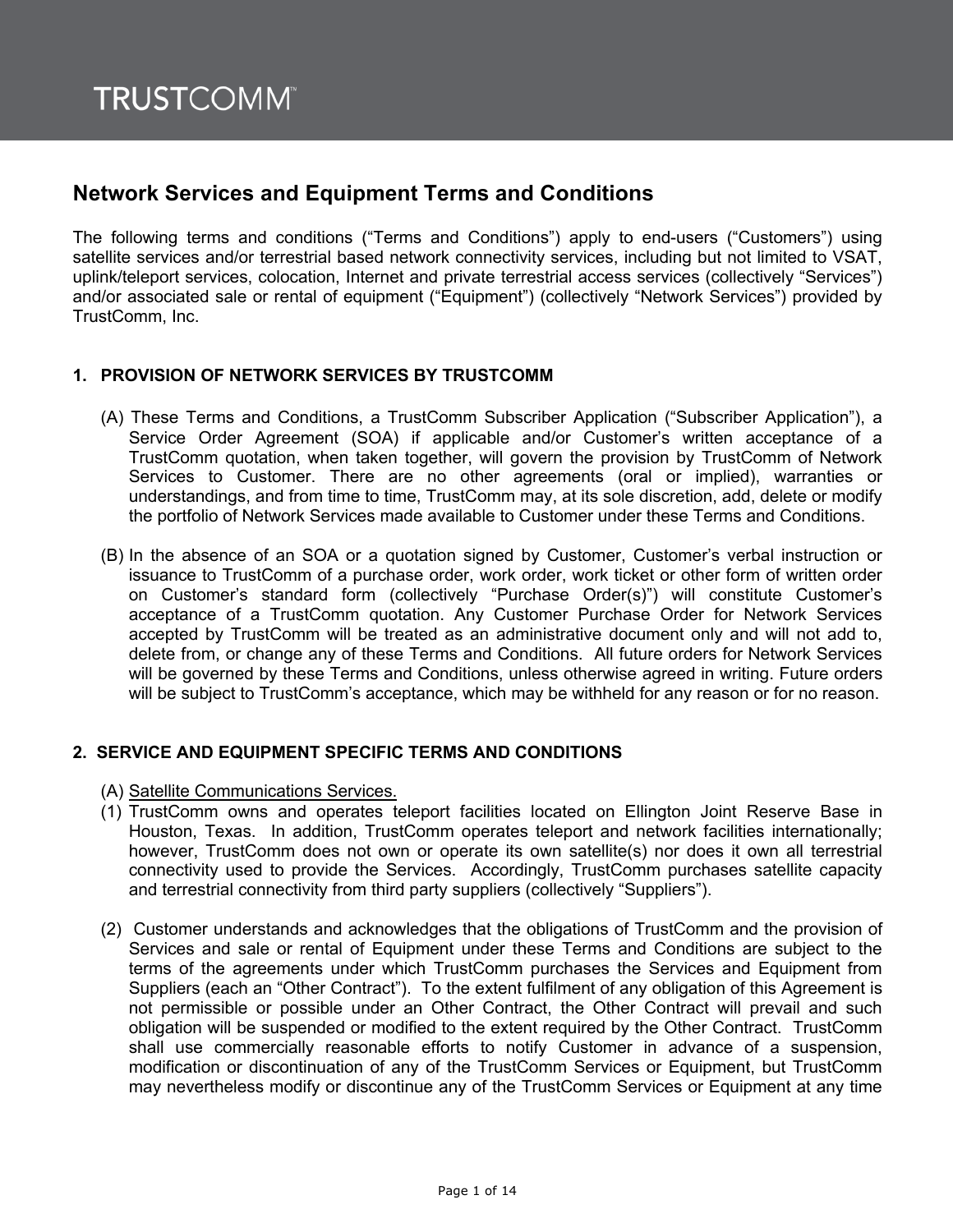without notice or liability. TrustComm represents and warrants that it is not presently aware of any material respect in which these Terms and Conditions are inconsistent with an Other Contract.

- (3) Full Period Services. Services may be temporarily unavailable or limited because of limitations, network equipment failures or distress or any other emergency pre-emption as required by TrustComm or a Supplier. Services may also be temporarily interrupted or curtained due to modifications, upgrades, repairs or similar activities of a TrustComm Supplier. TrustComm will have no liability for those Services (i.e., satellite capacity and/or terrestrial connectivity) provided by its Suppliers.
- (4) On-Demand Services. Services provided on an "On-Demand" basis are subject to the availability of capacity on the applicable satellite network. Services may be temporarily unavailable or limited because of capacity limitations, network equipment failures, satellite coverage, satellite viability, atmospheric and like limitations or distress or any other emergency pre-emption as required by TrustComm or a Supplier or may be temporarily interrupted or curtained due to modifications, upgrades, repairs or similar activities of a Supplier. TrustComm has no liability for unavailability or malfunction of Suppliers' networks.
- (5) Where applicable, the use and restoration of Services shall be in accordance with Part 64, Subpart D of the U.S. Federal Communications Commission (FCC) Rules and Regulations which specify the priority system for such activities.
- (6) Improper Illumination. "Improper Illumination" is defined as any of the following: (a) transmissions other than as specified in writing by TrustComm, or (b) transmissions of an incorrect frequency, or (c) transmissions at excessive power levels, or (d) any illumination that could cause harm to or interference on any transponder or space segment on any satellite. If TrustComm detects or is informed of any Improper Illumination of any Service provided under these Terms and Conditions, TrustComm will immediately notify Customer. Customer shall take immediate corrective action to stop the Improper Illumination. If capable, and as soon as capable, TrustComm will temporarily suspend, with no liability to Customer, any affected Services should Customer be unable to rectify the Improper Illumination within five (5) minutes from notification by TrustComm of the Improper Illumination. Such affected Services will be suspended until Customer demonstrates to TrustComm's sole satisfaction that the Improper Illumination is rectified. Customer will be charged and will pay any amount that TrustComm is required to pay to its Supplier or other telecommunications service provider(s) under any Other Contract due to any Improper Illumination attributable to Customer. TrustComm will timely inform Customer in writing of any liability TrustComm incurs as a result of such Improper Illumination. It is Customer's responsibility to provide TrustComm prior to the implementation of Services with a telephone number(s) at which TrustComm can contact Customer twenty-four hours per day, seven days per week, 365/366 days per year. In addition, TrustComm has the right, in its sole discretion, to take immediate action, including but not limited to suspending or terminating any affected Service(s), in order to protect TrustComm's services and/or interests.
- (7) Customer is liable for the content it transmits, posts, distributes, stores, or hosts through the use of the Services or Equipment ("Customer Content"). Customer acknowledges that TrustComm does not monitor such content. Neither Customer nor any person or entity on their behalf shall use the Services to post, transmit, distribute, or store any content or information: (i) in violation of any applicable law, statute, code, ordinance or regulation; (ii) in a manner that will infringe the intellectual property or other proprietary rights of TrustComm or any third party; (iii) that is defamatory or libelous; or (iv) that contains any viruses, Trojan horses, worms, time bombs, cancel bots or other computer programming routines that are intended to damage, detrimentally interfere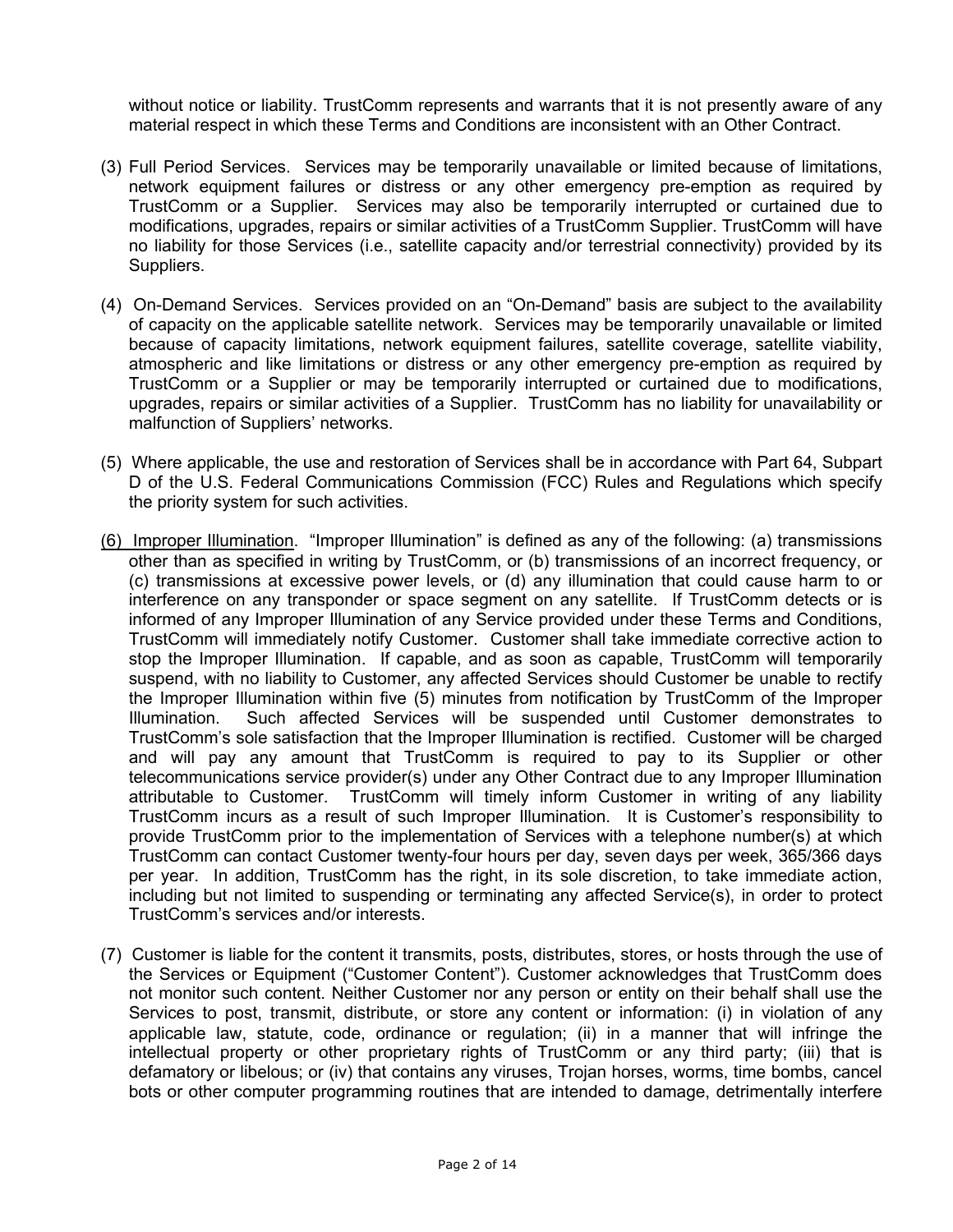with, surreptitiously intercept or expropriate any system, data or information (personal or otherwise). TrustComm has the right, in its sole discretion, to take immediate action, including but not limited to, suspending or terminating any Service(s) that violate the content requirements. Further, Customer will not use the Services or Equipment provided hereunder in an abusive or fraudulent manner, including but not limited to:

- a) Accessing or attempting to access Services by using an unauthorized device or tampering with or altering Equipment;
- b) Obtaining or attempting to obtain permission to use the Services by providing false or misleading information;
- c) Obtaining Services or Equipment without having the intent to pay charges incurred;
- d) Intentionally interfering with or causing disruption in the provision of Services to other TrustComm Customers;

#### **3. PAYMENT TERMS**

- (A) Acceptance of Service(s). Billing for Services (or any part thereof) will commence upon Customer's acceptance of Service at each Customer site. For the purpose of these Terms and Conditions, acceptance is defined as follows: the earlier of (i) Customer's signature of a Service Acceptance Certificate or forty-eight (48) hours from implementation and/or activation of Services at the Customer site, provided that Customer does not notify TrustComm in writing that the Services failed to perform in accordance with the specifications in a material aspect within the 48-hour time period.
- (B) Invoicing and Payment.

i) For Services. TrustComm will invoice Customer the following amounts, as applicable: (i) deposit; (ii) non-recurring charges; and (iii) the first monthly recurring service charge ("MRSC") for the Services as specified in the quotation. Customer shall pay invoiced amounts to TrustComm in full, without the requirement of notice and without offset or deduction, in U.S. Dollars by wire transfer to such bank account as designated by TrustComm within thirty (30) days from the date of the invoice. Payment shall be deemed made as of the date and time of receipt by TrustComm. TrustComm shall invoice monthly in arrears at TrustComm's then current standard rates for any services provided on a time and materials basis, and monthly in advance for any MRSC. For the avoidance of doubt, timely payment shall be a material term. A late payment charge of 1½ percent per month or the maximum rate permitted by law, whichever is lesser, shall be added to past due balances from the original due date. Partial-month Services shall be pro-rated based on a thirty (30) day month. Partial-day Services shall be considered a full day.

ii) For Equipment. Unless otherwise agreed in writing by the parties or specified in a quotation, invoices for Equipment will be sent on or after the date of shipment and will include all applicable Taxes (see E. below). Customer shall pay invoiced amounts to Trustcomm in full within thirty (30) days from the date of the invoice, without the requirement of notice and without offset or deduction, in U. S. Dollars by wire transfer to such bank account as designated by TrustComm. Payment shall be deemed made as of the date and time of receipt by TrustComm.

(C) Deposits. TrustComm may require payment of a deposit from the Customer prior to ordering or commencement of Services (or at a later date) or prior to purchasing Equipment of such amount as TrustComm reasonably requires as security for the payment of any charges payable under the applicable quotation. TrustComm shall repay any deposit held (or the balance of any deposit where any part of it has been used towards the payment of charges) to Customer upon the expiration or termination of Services.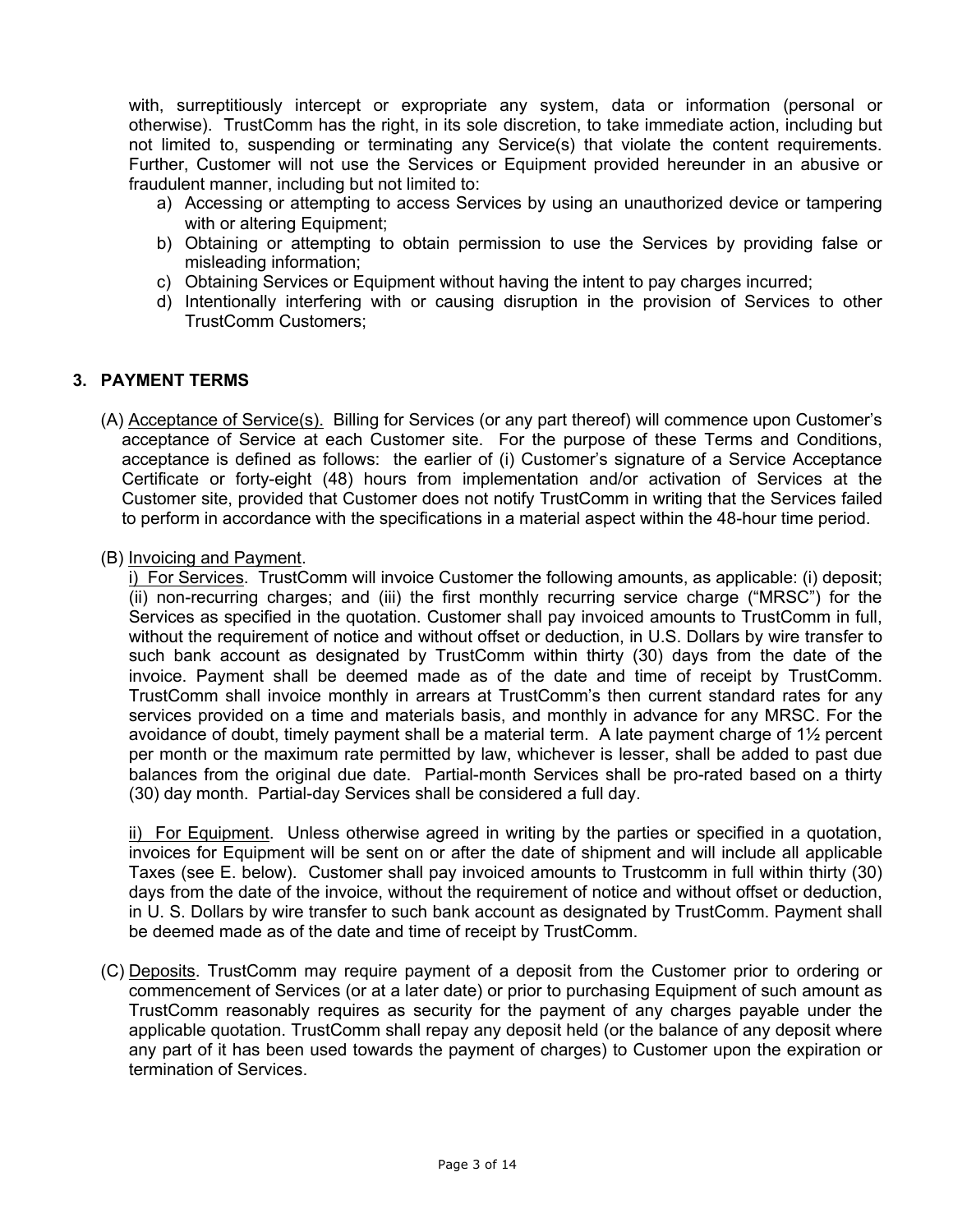- (D) Disputed Amounts. Customer shall notify TrustComm within ten (10) days of receipt of an invoice in the event it disputes any invoiced amount, and shall timely pay any undisputed charges. In the event that any disputed amount is not paid in full when initially due and said amount is later determined to be a valid charge, TrustComm shall assess and Customer shall pay a late payment fee of 1½ percent per month or the maximum rate allowed by law, whichever is lesser, calculated against the outstanding balance from the original date due plus costs of collection including reasonable attorneys' fees
- (E) Additional Charges. All charges payable by Customer hereunder shall be net of any and all sales, use, withholding or other taxes, duties, fees, assessments (including government and/or signatory "mark-up" on space segment), or similar liabilities, however denominated, which may now, or hereafter, be levied on the Services and/or Equipment provided by TrustComm, or payments made under these Terms and Conditions, chargeable to or against Customer or TrustComm by any applicable government authority, including any regulatory body (collectively, "Taxes"). All Taxes shall be the responsibility of, and payable from its own account by, Customer. To the extent any Taxes are imposed against and required to be paid by TrustComm, TrustComm shall pay such Taxes directly to the relevant government authority and Customer shall reimburse TrustComm for the full amount thereof, in accordance with the payment terms herein, for such payments upon receipt of an invoice from TrustComm. Taxes imposed on the income or gross receipts of TrustComm shall be the responsibility of and payable by TrustComm. TrustComm will provide reasonable assistance to Customer to minimize the amount of such Taxes. TrustComm shall charge and Customer shall pay a three percent (3%) processing fee on all Customer payments made by credit card.
- (F) Outage Credit.

i) For Services. Subject to paragraph (b) below and unless otherwise stated in a quotation, a pro rata credit allowance ("Outage Credit") will be given to Customer for the total Outage period(s) during any given consecutive twelve (12) month period, not including the period permitted under the service availability commitment (e.g. for a service availability commitment of 99.5% in any given twelve (12) month period, Outages totaling 0.5% or less would not be subject to an Outage Credit). For Services, an Outage is defined as a complete loss of the ability to originate or receive voice or data communications causing the service availability to fall below the service availability commitment specified in a quotation in any twelve (12) month period.

ii) For terrestrial (e.g. backhaul) services. TrustComm will specify in the quotation to Customer the service availability that it receives from its Suppliers, if any. In the event of failure or degradation of a terrestrial service, TrustComm will pass through and credit Customer's account with a rebate equal to the rebate that TrustComm receives from its Suppliers, if any.

Outage Credit, if any, will be applied against the charges payable to TrustComm and will be expressly indicated on the final invoice to Customer for the 12 month period in which the Outage Credit applies, for the period of the Outage, or prorated portion thereof, after written request to TrustComm. No other liability may in any event attach to TrustComm on account of interruption or failure to provide the terrestrial services. All Outage Credit(s) will be treated as liquidated damages and not as penalties. Outage Credit does not apply to Outages, (i) caused by Force Majeure, (ii) caused by the negligence of Customer or others authorized by Customer when using Equipment, (iii) caused by power failures or similar occurrences not attributable to TrustComm, (iv) occurring during periods when Customer has elected not to allow for testing or repair, (v) caused by rain fade, solar outages or flares, extreme weather, or damage to satellites, or (vi) caused by the failure of equipment or facilities not provided by TrustComm.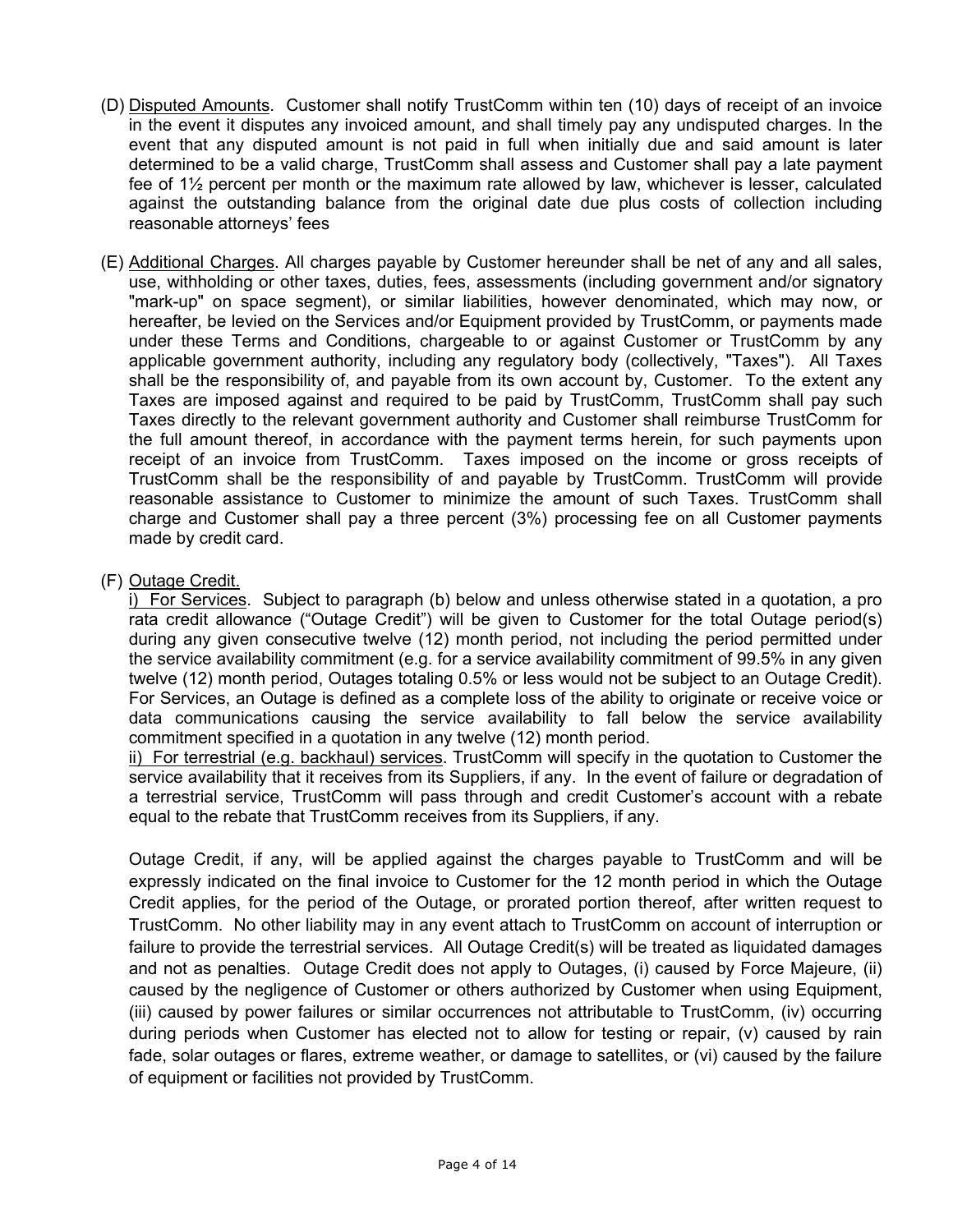Service terms of less than twelve (12) months for Services or terrestrial services are not eligible for Outage Credit.

# **4. EQUIPMENT**

- (A) Delivery/Risk of Loss/Title. Equipment shall be shipped FOB Origin or Plant, or in the case of international shipments EXW TrustComm's facility INCOTERMS® 2013 Risk of Loss in the Equipment shall transfer to Customer upon delivery to the common carrier at TrustComm's facility. Notwithstanding anything contained here to the contrary, Customer shall be responsible for all costs of shipping and importation from TrustComm's facility to Customer's destination, including, but not limited to VAT, sales, use, or privilege taxes, import duties or excise taxes, or any similar charge which may be levied as a result of the shipment of any Equipment to Customer. TrustComm shall use commercially reasonable efforts to make arrangements with a common carrier designated by Customer, at Customer's expense, to accept the Equipment at TrustComm's facility for shipment. If Customer is unable to accept shipment or delivery of Equipment for any reason, TrustComm will store such Equipment, subject to availability of space, free of charge for a period of thirty (30) days. If at the end of such 30 day period Customer is still unable to accept shipment or delivery, then TrustComm will charge Customer and Customer will pay TrustComm a storage fee of one hundred dollars (\$100.00) per month, on a pro-rata basis, for each 4 ft x 4 ft x 4 ft pallet space, or fraction thereof, required to store the Equipment. Customer will be solely responsible for risk of loss or damage in any Equipment stored by TrustComm pursuant to this clause. Title to Equipment will transfer from TrustComm to Customer upon TrustComm's receipt of payment in full for the Equipment.
- (B) Security Interest. TrustComm retains a purchase money security interest in the Equipment and all proceeds of the Equipment, including, but not limited to, insurance proceeds, to the extent such Equipment is shipped but not paid for in full. Failure of Customer to pay all charges related to any Equipment when due shall give TrustComm the right, without liability, to repossess the product, with or without notice or court order, and to avail itself of any legal remedy. Customer agrees to execute and deliver such financing statements and other documentation as TrustComm may reasonably request to perfect and protect TrustComm's interest in such Equipment.
- (C) Manufacturer's Warranties. To the extent permitted by or available from the third party manufacturer of any Equipment, TrustComm will pass through to Customer any warranties provided by such manufacturer. Unless stated otherwise in the quotation or elsewhere in these Terms and Conditions, Customers' sole recourse for breach of such warranties shall be to make a claim directly to the applicable manufacturer.
- (D) Use of Customer Equipment. Title to all equipment and facilities that TrustComm uses to provide Services will remain with TrustComm. If Customer connects its own equipment to TrustComm's Equipment, Customer must ensure that such equipment is compatible with and does not harm, impair or interfere with the technical integrity of the Services, TrustComm's network or its Suppliers network(s), or any other services or customers of TrustComm. Customer is responsible for the compatibility of its equipment with the network and failure to do so will constitute breach by Customer of these Terms and Conditions. Customer will provide and pay for all equipment and services required to connect Customer-provided equipment to the Services. Notwithstanding the foregoing, Customer may, subject to TrustComm's consent, appoint TrustComm as its agent for purposes of procuring related telecommunications services, in particular, local exchange, backhaul, interexchange, or bypass carrier facilities ("Facilities") to terminate Customer's calls to Customer's designated location(s). Customer will be responsible for payment for all such Facilities. Customer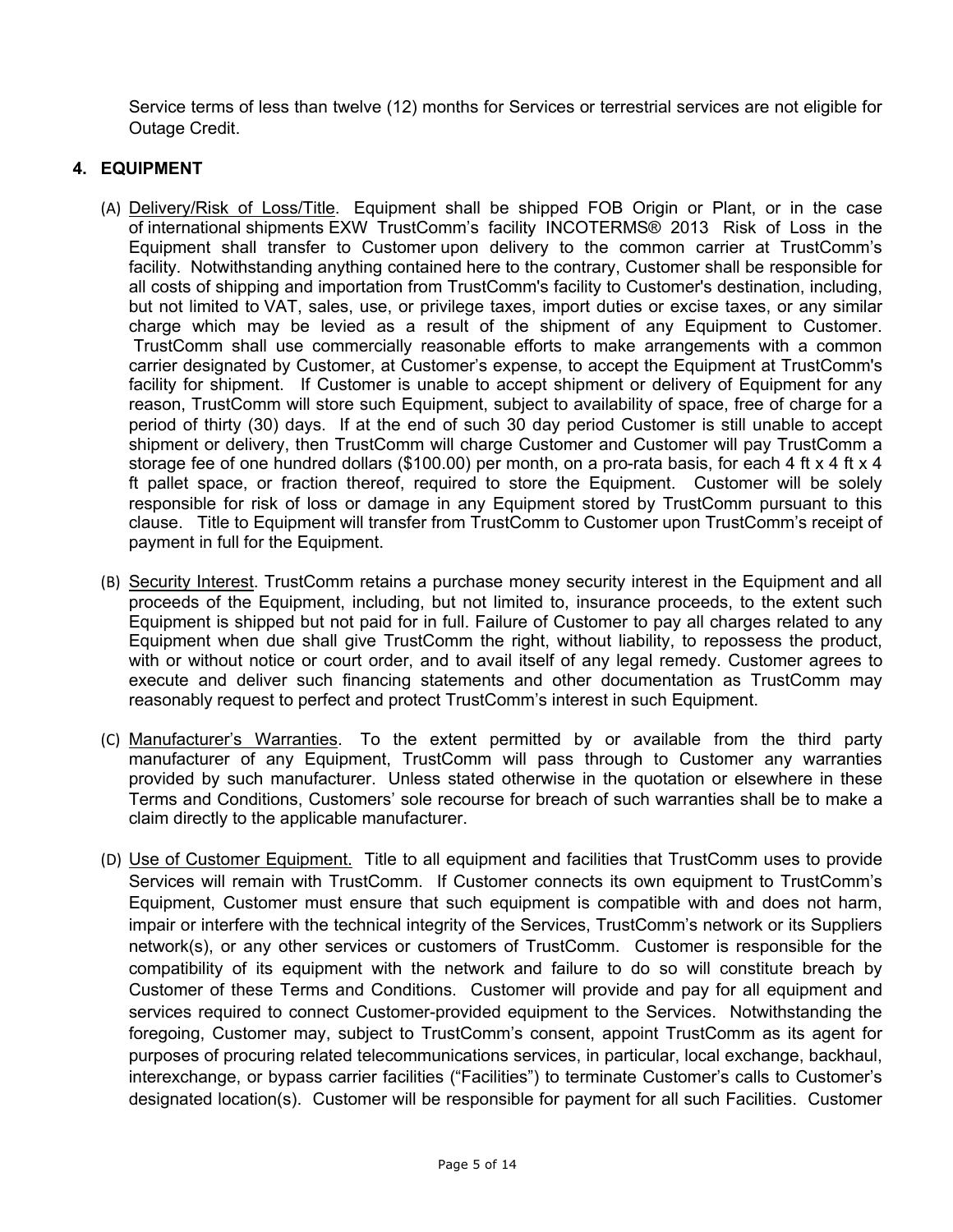shall be liable and responsible for all actions and obligations incurred on its behalf by TrustComm in its capacity as Customer's agent pursuant to this Article, and shall accept and pay TrustComm for all flow-through costs associated with such Facilities (or the termination of such services), including without limitation, all installation fees and monthly recurring fees, plus any applicable taxes. Customer acknowledges and agrees that TrustComm will have no liability or responsibility for any Facilities. Any service level parameters and related warranties, pricing, surcharges, outage credits, required commitments, termination liability and other terms relating to the Facilities are those of the third party provider or carrier of such Facilities, and not TrustComm.

- (E) Order Cancellation.. Once Customer places an order with TrustComm, that order is not cancellable unless Customer provided written notice of cancellation to TrustComm within five (5) business days after placement of the order. In the event that Customer returns any Equipment to TrustComm for warranty purposes, in accordance with these Terms and Conditions, Customer will bear all shipment and insurance costs related to such return shipment. All Equipment returned to TrustComm must have a TrustComm-issued Returned Merchandise Authorization ("RMA") number prominently displayed on the packaging and must be returned to the TrustComm facility as directed by TrustComm. An RMA number may be obtained by calling TrustComm's S-NOC at +1-832-448- 1030 or by email at S-NOC@trustcomm.com. Equipment returned without an RMA number will be returned to Customer at Customer's expense.
- (F) Installation and Maintenance
	- a) The date for Service implementation or Equipment installation and/or maintenance services to be performed or provided by TrustComm will be as set forth in the applicable quote or mutually agreed otherwise by the TrustComm and Customer (the "Start Date"). Customer shall furnish access to and egress from Customers' premises, and appropriate workspace for any TrustComm personnel working at Customer's premises as necessary for performance of those portions of the services to be performed at Customer's premises. Customer shall timely procure, at its own cost, all zoning/planning permissions, property permits, landlord consents, and any other licenses of any kind necessary to receive and use the Services and Equipment. TrustComm shall not be liable for failure to the to meet the Start Date when such failure is due to an act or omission by Customer. Customer will reimburse TrustComm for all out-of-pocket expenses incurred by TrustComm as a result of failure to meet the Start Date caused by Customer. Customer's sole remedy for a failure by TrustComm to implement Services, install Equipment or provide maintenance services by the Start Date or provide Services at any time during the contracted term will be for Customer to request an Outage Credit as specified in Article 3 (F).
	- b) If stated on the quotation, and unless otherwise agreed, installation services will be provided by TrustComm or its subcontractors, on a time and materials basis at TrustComm's then current rates for labor, or at the rates set forth in the applicable quotation.
	- c) If stated on the quotation, TrustComm will provide maintenance services in relation to the Services. On-site maintenance will be made available on a time and materials basis at TrustComm's then current rates for labor, or at the rates set forth in the applicable quotation. Customer agrees to comply with all reasonable instructions that TrustComm may give, from time to time, and to provide all necessary assistance to TrustComm in diagnosing any Service faults.
	- d) Where required by law or regulations or at the request of TrustComm, Customer will install, maintain and/or pay reasonable expenses incurred by TrustComm to provide special facilities and protective apparatus at locations involving high voltage power and/or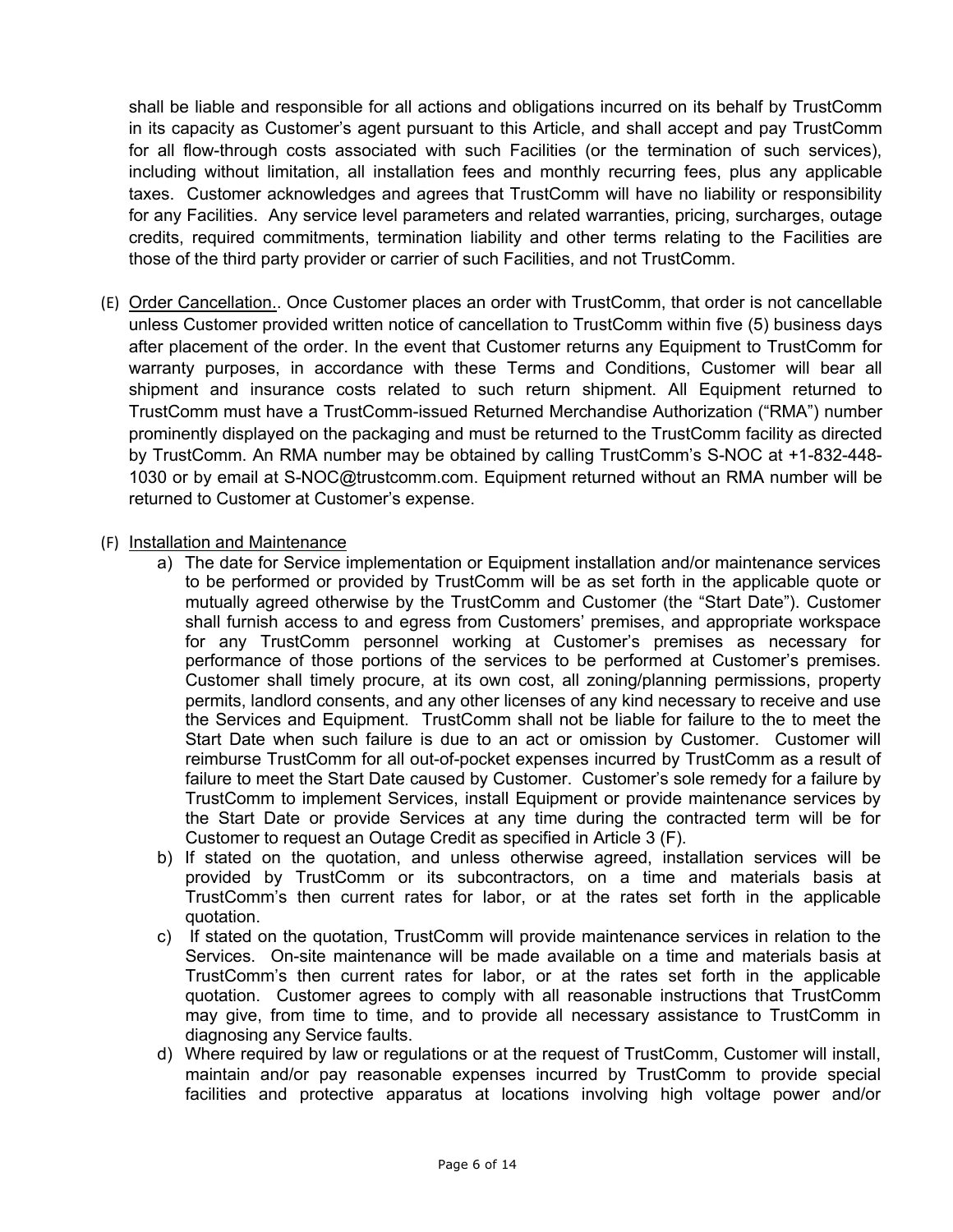hazardous materials.

# **5. CANCELLATION/SUSPENSION /TERMINATION OF SERVICES**

- (A) By Customer.
- 1) Customer may cancel Services prior to Service Acceptance or may cancel Equipment in accordance with Section 4(E). In the case of such cancellation of Services, Customer shall notify TrustComm in writing in accordance with Article 18, Notices, of such cancellation or termination and shall reimburse TrustComm for all costs incurred by TrustComm up to and including the date TrustComm receives and acknowledges such written notice plus an administrative fee equal to fifteen percent (15%) of such costs.
- 2) Customer is responsible for notifying TrustComm, in writing, of any requirement to terminate or temporarily suspend Services. Such termination or temporary suspension of Services will be effective only after TrustComm's receipt of Customer's written request and TrustComm's acknowledgement of receipt of Customer's written request. TrustComm will use reasonable endeavors to respond to Customer's written request within one (1) business day. All such requests must be in writing and sent to: (Fax): +1-281-999-4455 or (Email): cancellations@trustcomm.com. There will be no pro-rata refunds for termination or suspension of Services. Customer will remain liable for all charges including, but not limited to, MRSC up to and including the last day of the billing period in which TrustComm acknowledges receipt of Customer's written request for termination or temporary suspension of Services. In the event Customer terminates Services prior to expiration of the contracted term specified in the quotation and/or in an applicable SOA, TrustComm will accelerate all applicable MRSC for the balance of the term including other fees and payments due with respect to the terminated Services, and Customer shall pay TrustComm a termination fee as liquidated damages and not as a penalty an amount equal to the remaining number of months in the term of service times the MRSC plus all other charges, fees, and payments accrued prior to the date of the termination.
- 3) Customer's termination of any Services provided by TrustComm on a month-to-month basis or any other indefinite term require a minimum of thirty (30) days advance written notice by Customer as specified in this Article.
- 4) Customer may terminate Services or an Equipment purchase upon written notice to TrustComm if TrustComm: (a) breaches any material term of these Terms and Conditions which remains uncorrected for ninety (90) business days after receipt of written notice from Customer specifying the alleged failure; or (b) becomes insolvent, makes an assignment for the benefit of creditors, consents to the appointment of a trustee, or if bankruptcy, reorganization or insolvency proceedings are instituted by or against it and such proceedings are not dismissed or vacated within thirty (30) days of filing, or (c) in the event that an Other Contract for the purchase of Services or Equipment by TrustComm expires or is terminated. In the event Customer terminates these Terms and Conditions in accordance with the foregoing, Customers must cease use of the Services, and no further payments shall be payable by Customer, except for payments concerning obligations relating to periods prior to and including the termination date.
- (B) By TrustComm.
- 1) TrustComm may terminate provision of Network Services without liability: (a) immediately upon written notice if TrustComm is prohibited from furnishing any of the Services or Equipment set forth in the quotation by any applicable government authority; (b) upon thirty (30) days written notice if a change in any applicable law or regulation materially increases TrustComm's cost to provide any of the Services or Equipment, or (c) in the event that an Other Contract for the purchase of Services or Equipment expires or is terminated, provided that termination will only be with respect to the Service and/or Equipment provided pursuant to that Other Contract.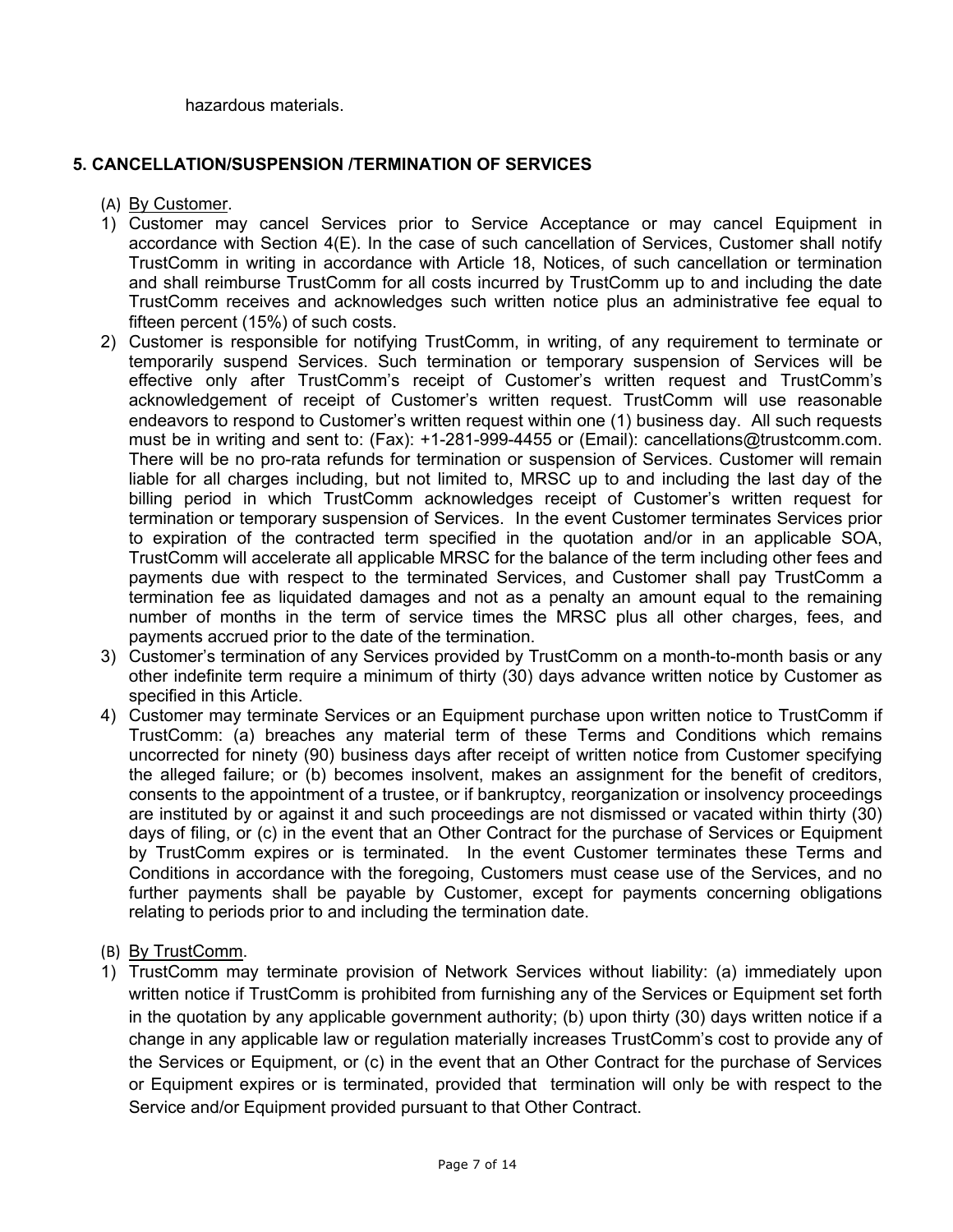- 2) In addition, notwithstanding any other term or condition of these Terms and Conditions, TrustComm may, with no liability whatsoever, suspend or terminate the provision of Services, in whole or in part, upon written notice to Customer if:
- a) Customer breaches any term of these Terms and Conditions and such breach is not cured within thirty (30) days (or ten (10) days for breach of a payment obligation);
- b) lawfully ordered to cease operation of Services by the Federal Communications Commission, a state or federal court of law, or any other lawful federal, state or local governmental authority. If at any time during the term of these Terms and Conditions any equipment, facilities, or property used by TrustComm to provide Services to Customer are taken for a public or quasi-public purpose by a lawful power or authority under the exercise of right of condemnation or eminent domain, TrustComm will have the right, upon written notice to Customer, to terminate the Services affected by the taking;
- c) Customer violates any laws or regulations of any applicable government authority in connection with Customer's use of any of the Services or Equipment;
- d) Customer assigns or attempts to assign this Agreement, an Order, or any rights thereunder, to a third party except as permitted by these Term and Conditions;
- e) Customer commits any action or makes any representation related to TrustComm that is not expressly authorized by this Agreement; or
- f) Customer files a bankruptcy petition or has such a petition filed involuntarily against it, becomes insolvent, makes an assignment for the benefit of creditors, consents to the appointment of a trustee, or if bankruptcy, reorganization or insolvency proceedings are instituted by or against it.

In the event of termination pursuant to the above, TrustComm will accelerate all applicable MRSC for the balance of the term including other fees and payments due with respect to the terminated Services, and Customer shall pay TrustComm a termination fee as liquidated damages and not as a penalty in an amount equal to the remaining number of months in the term of service times the MRSC plus all other charges, fees, and payments that had accrued prior to the date of the default or breach, together with all other costs and expenses of collection, including reasonable attorneys' fees.

CUSTOMER ACKNOWLEDGES THAT THE PRECISE AMOUNT OF TRUSTCOMM'S DAMAGES WOULD BE EXTREMELY DIFFICULT TO CALCULATE AND THAT SUCH TERMINATION FEE REPRESENTS A REASONABLE ESTIMATE OF TRUSTCOMM'S ACTUAL DAMAGES.

The rights of termination, restriction or suspension set forth in this Article are in addition to any other remedies available to TrustComm under these Terms and Conditions, or at law or in equity.

### **6. COMPLIANCE WITH LAWS/RULES/REGULATIONS**

(A) Both TrustComm and Customer shall comply with all applicable laws, rules or regulations imposed by applicable government authorities. Customer is responsible for obtaining, at its sole expense, all necessary licenses, approvals, permits consents and government authorizations that may be required for Customer to use the Services and/or Equipment. Customer may only use the Services and/or Equipment in the satellite coverage area identified on the quotation. TrustComm shall not be held responsible for any operational restrictions, customs, license or permit fees required for use of the Services and/or Equipment in the country in which Customer uses the Services and/or Equipment. TrustComm will have no responsibility for fines associated with terminal seizure or for legal ramifications of using the Services and/or Equipment in countries where it is prohibited.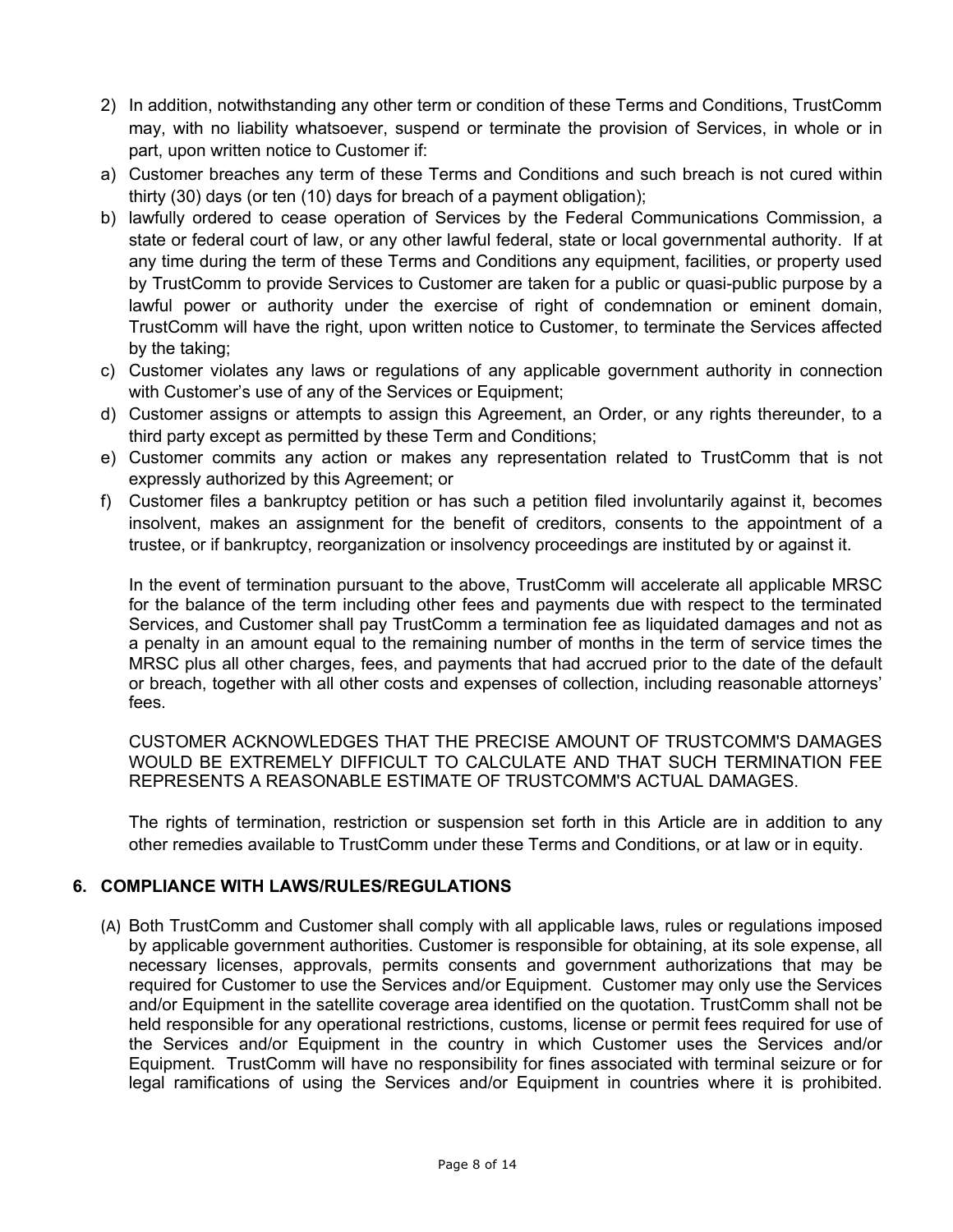Customers are advised to contact the embassy or trade office of the destination country prior to entry into that country.

- (B) TrustComm's obligation to provide any Services, Equipment, products or information is subject to the laws, rules and regulations of the United States regarding export restrictions ("U.S. Export Laws") and that the export of such services, products, or information to non U.S persons may be prohibited, limited or delayed without a proper export license. If required, Customer agrees to cooperate fully with TrustComm to obtain such a license. Customer will not use, distribute, transfer or transmit any products, information or services provided under these Terms and Conditions except in compliance with U.S. Export Laws. In no event shall TrustComm be obligated under these Terms and Conditions to provide access to or furnish any services, products, or information to any person except in compliance with applicable U.S Export Laws, policies and license conditions, as construed by TrustComm. For any Service and/or Equipment provided to non-U.S. locations, Customer shall be deemed to be the exporter of record.
- (C) Both TrustComm and Customer shall comply with the United States Foreign Corrupt Practices Act ("FCPA"), the UK Anti-Terrorism, Crime & Security Act of 2001, the OECD Convention on Combating Bribery of Foreign Officials in International Business Transactions, and all related laws and implementing legislation applicable to these Terms and Conditions. Accordingly, Customer certifies, warrants, and represents that its subcontractors, consultants, sales representatives, agents, or other similar parties retained directly or indirectly acting in any capacity, will not make, authorize or offer any payment, or give, authorize the giving of, or offer anything of value, directly or indirectly, with respect hereto or otherwise:
	- a) to any official or employee of any government, state-owned enterprise or international organization,
	- b) to any person acting in an official capacity for or on behalf of any government, state-owned enterprise or international organization, or
	- c) to any political party or to any person known to be a candidate for any office in any government in order to (a) influence any act or decision in any such person's official capacity, (b) induce any such person to violate his lawful duty, or (c) induce any such person to use his influence with any government or instrumentality thereof to affect or influence any act or decision of such government or instrumentality, for the purpose of obtaining or retaining business or directing business to any person, or to secure any improper advantage.

For purposes of verifying compliance with this Section, TrustComm may conduct audits of Customer's relevant books and records, at the audited party's regular place of business during regular working hours using independent auditors at the expense of TrustComm. Customer agrees to flow down this audit provision to any authorized representatives it retains in any capacity. Notwithstanding any other provision in these Terms and Conditions, TrustComm shall have the right to immediately seek appropriate interim relief or to terminate provision of Services upon written notice, if it determines in its sole discretion that Customer is in breach of this Section.

# **7. NONDISCLOSURE**

(A) Unless Customer consents in writing, or disclosure is made pursuant to a legal proceeding, or request from any governmental authority, TrustComm shall keep confidential all information or data furnished by Customer or otherwise acquired by TrustComm through performance. Such information will not be released by TrustComm to anyone other than: (i) Customer; (ii) a person who in the reasonable judgment of TrustComm is acting as an agent of Customer; (iii) to the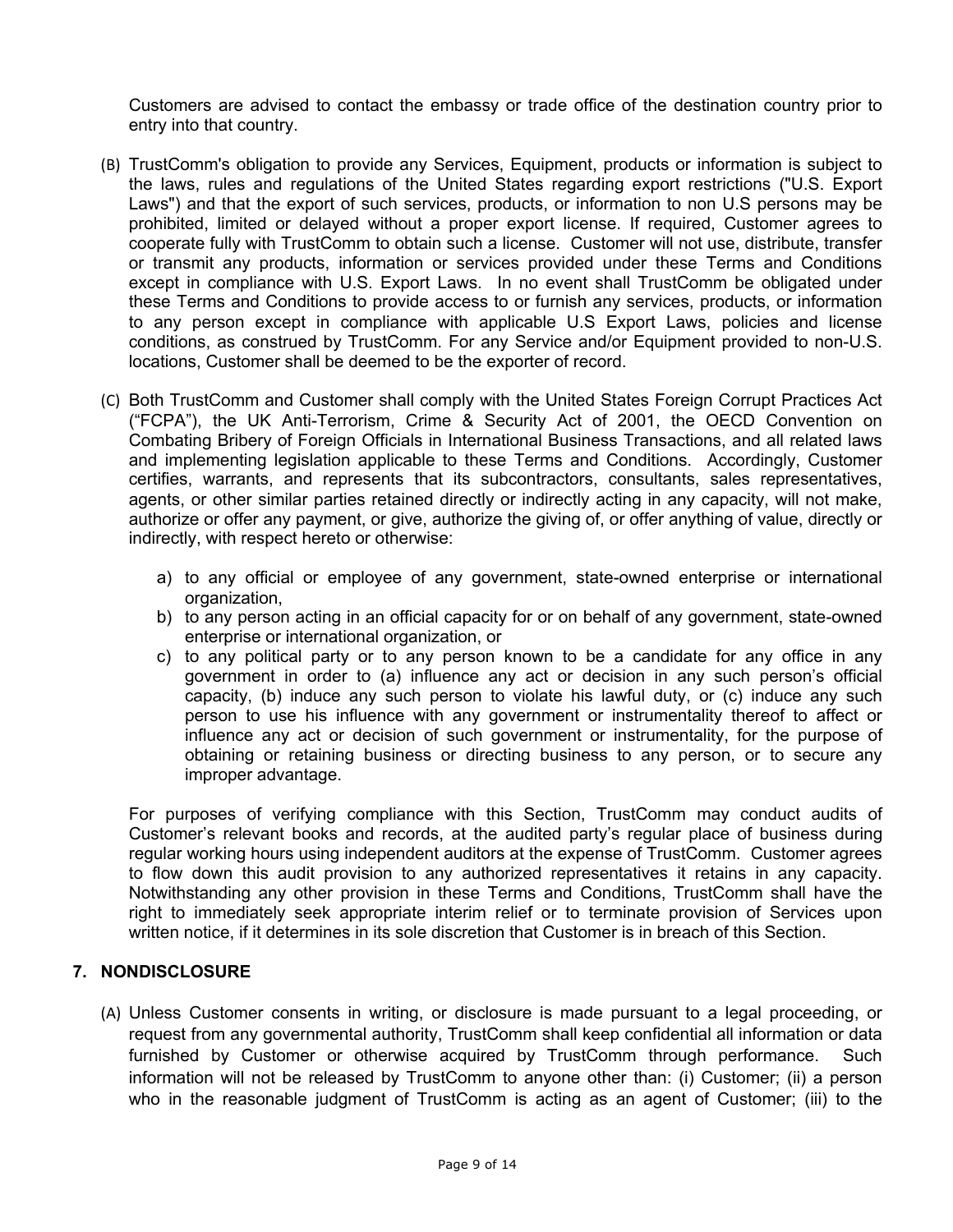commissioning entity or supplier or another telecommunications service provider provided that the information is to be used for the provision of Services and disclosure is made on a confidential basis with the information to be used solely for that purpose; (iv) an agent retained by TrustComm to collect outstanding balances owed to TrustComm by Customer; or (v) to a law enforcement agency whenever TrustComm has reasonable grounds to believe that Customer has knowingly supplied TrustComm with false or misleading information or is otherwise involved in unlawful activities.

- (B) Both TrustComm and Customer will comply fully with all applicable privacy and data protection laws and regulations, and will provide such assistance to the other party as is reasonably necessary to assist the other party in complying with such laws and regulations. Customer will indemnify TrustComm against claims by third parties resulting from breach or inadequate observance by Customer of the provisions of this Article 7(B).
- **8. DISCLAIMER OF WARRANTIES** EXCEPT FOR THE EXPRESS WARRANTIES SET FORTH IN THESE TERMS AND CONDITIONS, TRUSTCOMM DOES NOT MAKE AND SPECIFICALLY DISCLAIMS ANY AND ALL WARRANTIES AND CONDITIONS, EXPRESS OR IMPLIED, INCLUDING BUT NOT LIMITED TO WARRANTIES OF MERCHANTABILITY, DURABILITY OR FITNESS FOR A PARTICULAR PURPOSE OR USE, WARRANTIES OF NON-INFRINGEMENT, WRITTEN OR ORAL, ARISING BY STATUTE OR OTHERWISE WITH RESPECT TO THE SERVICES AND/OR EQUIPMENT.

# **9. LIMITATION OF LIABILITY**

- (A) LIABILITY EXCLUSIONS. TrustComm does not undertake to generate or initiate telecommunications, but offers the use of its facilities and/or services to customers for the transmission of telecommunication services. TrustComm will have no liability whatsoever to Customer including, but not by way of limitation, related to: (i) unlawful or unauthorized use of the Services or Equipment; (ii) Customer Content; (iii) the downloading or use of data or information obtained using the Services; (iv) any outage, unavailability or degradation in the Services due to malfunction of any satellite or other equipment or any other cause*;* (v) the loss of data due to use or non-use (because of interruption) of the Services; (vi) the failure or interruption of a third party's (including any TrustComm Supplier or provider) services, facilities, network, equipment, or software; (vii) any use of the Services or Equipment not otherwise permitted by these Terms and Conditions or under any law or statute; (viii) any unauthorized modification to the Services or Equipment or use of the Services or Equipment with other services and equipment not authorized by TrustComm; (ix) any unavailability, delay, interruption, disruption or degradation in or of the space segment, or of any telecommunications carried on the space segment, or of any terrestrial services, regardless of cause including, but without limitation, equipment failure or malfunction.
- (B) TRUSTCOMM'S LIABILITY. SOME JURISDICTIONS WILL NOT ALLOW THE PARTIES TO LIMIT LIABILITY FOR PERSONAL INJURY. IN THOSE JURISDICTIONS, THE FOLLOWING LIMITATIONS AND INDEMNITIES WILL ONLY APPLY TO PERSONAL INJURY TO THE EXTENT ALLOWABLE UNDER APPLICABLE LAW. TRUSTCOMM'S TOTAL LIABILITY FOR ANY AND ALL LIABILITIES, CLAIMS OR DAMAGES ARISING OUT OF OR RELATED TO THESE TERMS AND CONDITIONS AND ANY AND ALL SERVICE OR EQUIPMENT FROM ANY CAUSE OR CAUSES AND REGARDLESS OF LEGAL THEORY ASSERTED INCLUDING, WITHOUT LIMITATION, BREACH OF CONTRACT, WARRANTY, NEGLIGENCE, STRICT LIABILITY OR STATUTORY LIABILITY, SHALL NOT, IN THE AGGREGATE, EXCEED THE AMOUNTS PAID BY CUSTOMER TO TRUSTCOMM IN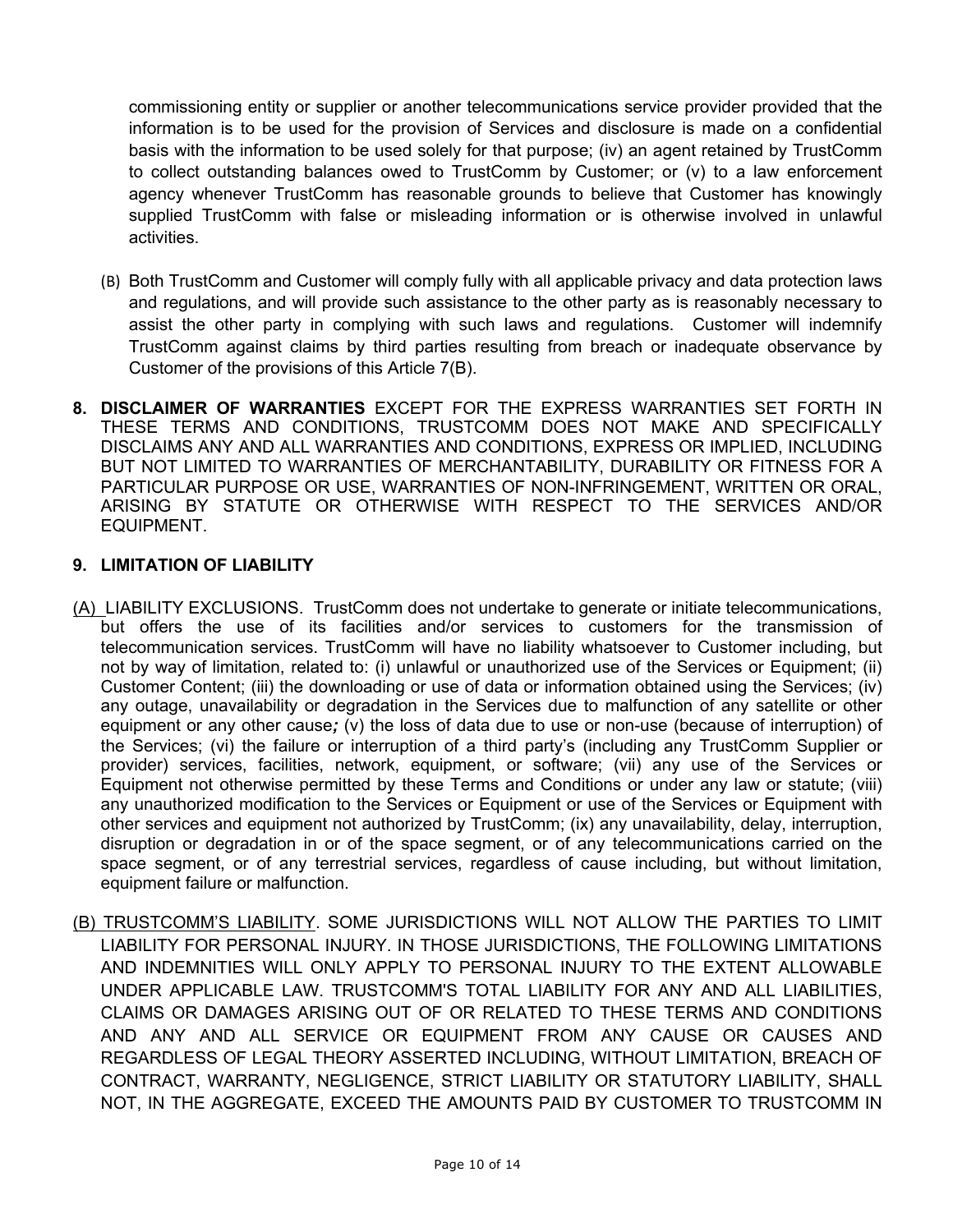THE THREE (3) MONTHS IMMEDIATELY PRECEDING THE OCCURRENCE GIVING RISE TO THE MOST RECENT CAUSE OF ACTION.

(C) CONSEQUENTIAL DAMAGES. NOTWITHSTANDING ANY OTHER PROVISION OF THESE TERMS AND CONDITIONS, NEITHER PARTY SHALL BE LIABLE FOR ANY INDIRECT, INCIDENTAL, CONSEQUENTIAL, PUNITIVE, SPECIAL OR OTHER SIMILAR DAMAGES, INCLUDING, BUT NOT LIMITED TO, DAMAGES RESULTING FROM LOSS OF ACTUAL OR ANTICIPATED REVENUES OR PROFITS, OR LOSS OF BUSINESS, DATA, OR GOODWILL, REGARDLESS OF WHETHER THESE DAMAGES WERE REASONABLY FORESEEABLE.

# **10. INDEMNIFICATION**

- (A) By Customer. In addition to Customer's indemnification obligation under Article 7 (B), Customer will defend, indemnify and hold harmless TrustComm and its affiliates and their officers, directors, employees, contractors, suppliers and agents (collectively, for purposes of this Article 10 (A), "TrustComm") from and against any and all claims, demands, proceedings, suits and actions, and any related liabilities, obligations, losses, damages, deficiencies, penalties, taxes, levies, fines, judgments, settlements, costs, expenses (including reasonable attorneys' fees and disbursements) (collectively, "Claims"), incurred by, borne by or asserted against TrustComm to the extent such Claims in any way relate to, arise out of or result from: (i) Customer Content or any other data or information provided to TrustComm in connection with these Terms and Conditions; (ii) any breach or alleged breach of these Terms and Conditions or Order by Customer ; (iii) the use of the Services or Equipment by Customer other than as permitted by these Terms and Conditions; or (v) bodily injury, death or property damage to the extent arising out of the negligence or willful misconduct of Customer, its employees, officers, members/directors, contractors or agents in connection with these Terms and Conditions.
- (B) By TrustComm*.* TrustComm shall indemnify Customer and its affiliates and their officers, directors, employees*,* contractors and agents (collectively, for purposes of this Article 10 (B), "Customer") and hold such parties harmless from and against any and all Claims, incurred by, borne by or asserted against Customer to the extent such Claims in any way relate to, arise out of or result from: (i) any infringement by TrustComm of any U.S. intellectual property rights held by any third party due to Customer's use of the Services or Equipment, unless such infringement results from: (a) modifications made to Equipment by Customer, (b) the use of the Service or Equipment in a manner not permitted by or inconsistent with these Terms and Conditions or any applicable Equipment manuals or specifications, or (c) Customer information; or (ii) bodily injury, death or property damage to the extent arising out of the sole negligence or willful misconduct of TrustComm, its employees, officers, members/directors, contractors or agents in connection with these Terms and Conditions. In the event that any Claims related to this Section B (i) are (or likely to be in TrustComm's sole opinion) incurred by or asserted against Customer, TrustComm may, at TrustComm's sole option and expense: (a) obtain the right for Customer to continue using the Services or Equipment subject to the Claim; (b) modify the Services or Equipment so that it is no longer infringing provided, however that such modifications shall not substantially diminish the functionality offered by such item or substantially deviate from the requirements of the applicable Order(s); or (c) replace the Services or Equipment with a substantially similar product or service provided that such replacement conforms to the material requirements of the applicable Service or Equipment Order(s). In the event TrustComm is unable to accomplish the foregoing three options, TrustComm may terminate the Services and these Terms and Conditions without liability except for any indemnity obligation under B (i) above.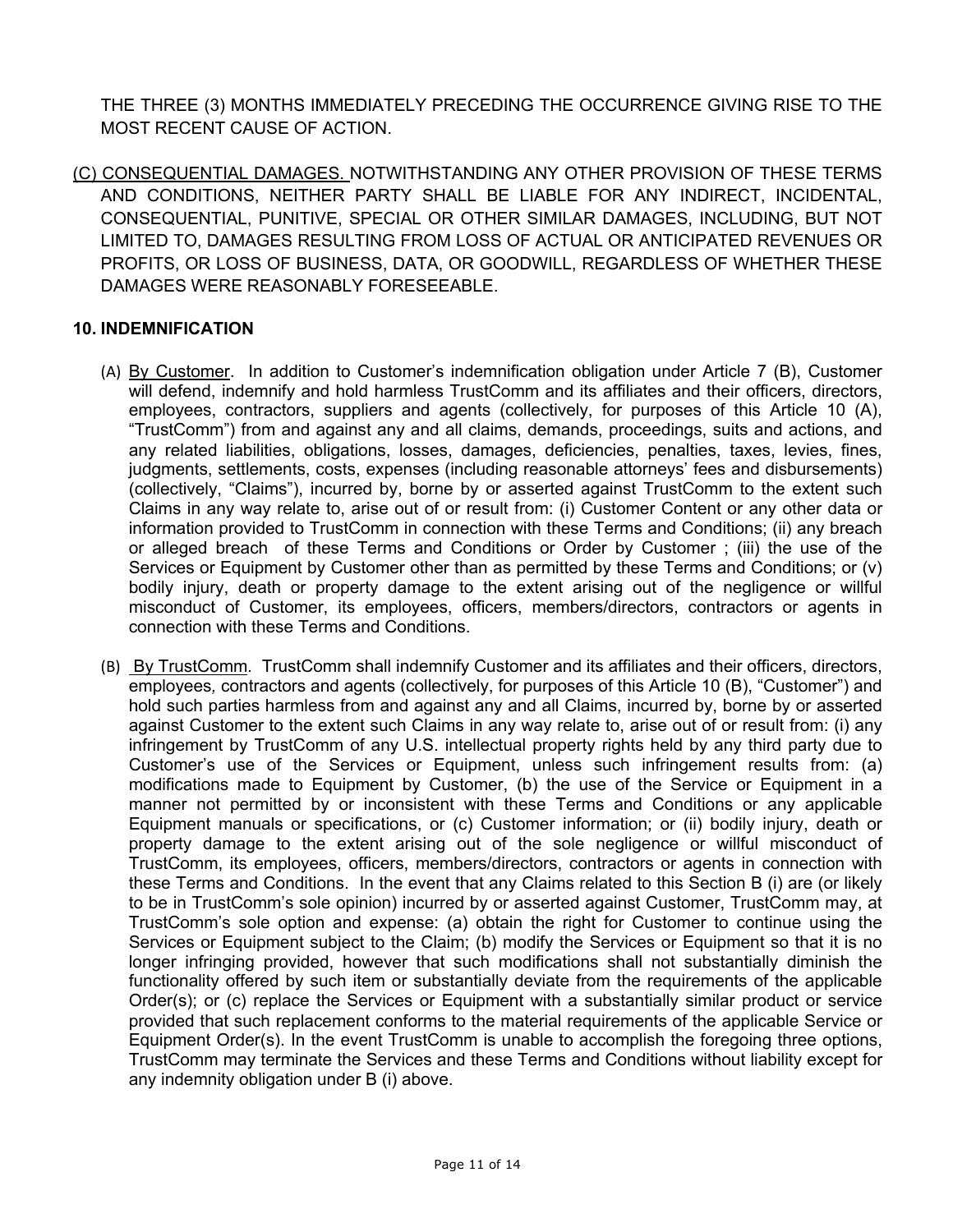# **11. INTELLECTUAL PROPERTY**

Neither Party grants, assigns, conveys or transfers to the other any interest, license or other right, whether by estoppel, implication or otherwise, in or to any patent, copyright, trade secret, trademark, service mark or other intellectual property right. Neither the provision nor use of any services or equipment hereunder, nor other acts of omissions by either Party, shall be construed as establishing any such grant or transfer. Each Party retains all intellectual property rights that it holds.

#### **12. FORCE MAJEURE**

TrustComm shall not be liable for any failure of or delay in performance hereunder arising out of or resulting from causes beyond its reasonable control ("Force Majeure") including, but not limited to, acts of God; fire; flood; adverse weather conditions; meteorological or atmospheric occurrences or disturbances (including, but not limited to, sun outages) or other natural events; strikes; lockouts or other labor disputes; delay in delivery of Equipment; delay in performance of subcontractors to the extent such delay is beyond TrustComm's reasonable control; acts of government (including, but not limited to, any law, rule, order, regulation or direction of any applicable government, civil or military authority); preemption of existing services to restore service in compliance with Part 64, Subpart D of the Federal Communications Commissions' Rules and Regulations; national emergencies; insurrections; riots; acts of war; civil disorder; quarantine restrictions; or embargoes. TrustComm's obligation to perform will be suspended for the duration of the period of Force Majeure and will resume as soon as reasonably possible upon the cessation of the event of Force Majeure.

#### **13. PUBLICITY**

Neither party shall (i) use any service or trade mark of the other party; or (ii) issue a public notice or news release concerning the provision of Services and/or Equipment by TrustComm without the prior approval of the other party, which consent shall not to be unreasonably withheld, and which approval shall include the right to approve the form, content and timing of any such publicity.

### **14. CUSTOMER REPRESENTATION AND WARRANTY**

Customer represents, warrants and covenants that: (i) the execution and performance of these Terms and Conditions does not violate any agreement that it may have entered into or any obligation that it may be under; and (ii) its execution, delivery and performance of these Terms and Conditions have been duly authorized by all necessary corporate action, and do not and will not violate any provision of, or require any registration, consent or approval under, any law, rule, regulation, order, injunction, decree or any other agreement by which Customer is bound.

#### **15. WAIVER**

The waiver or failure by TrustComm to enforce any of the provisions of these Terms and Conditions or to exercise any right or election of any remedy in one instance shall not be construed as a waiver of any subsequent breach or default of a similar nature, or as a waiver of any provisions, rights or privileges hereunder in any other instance.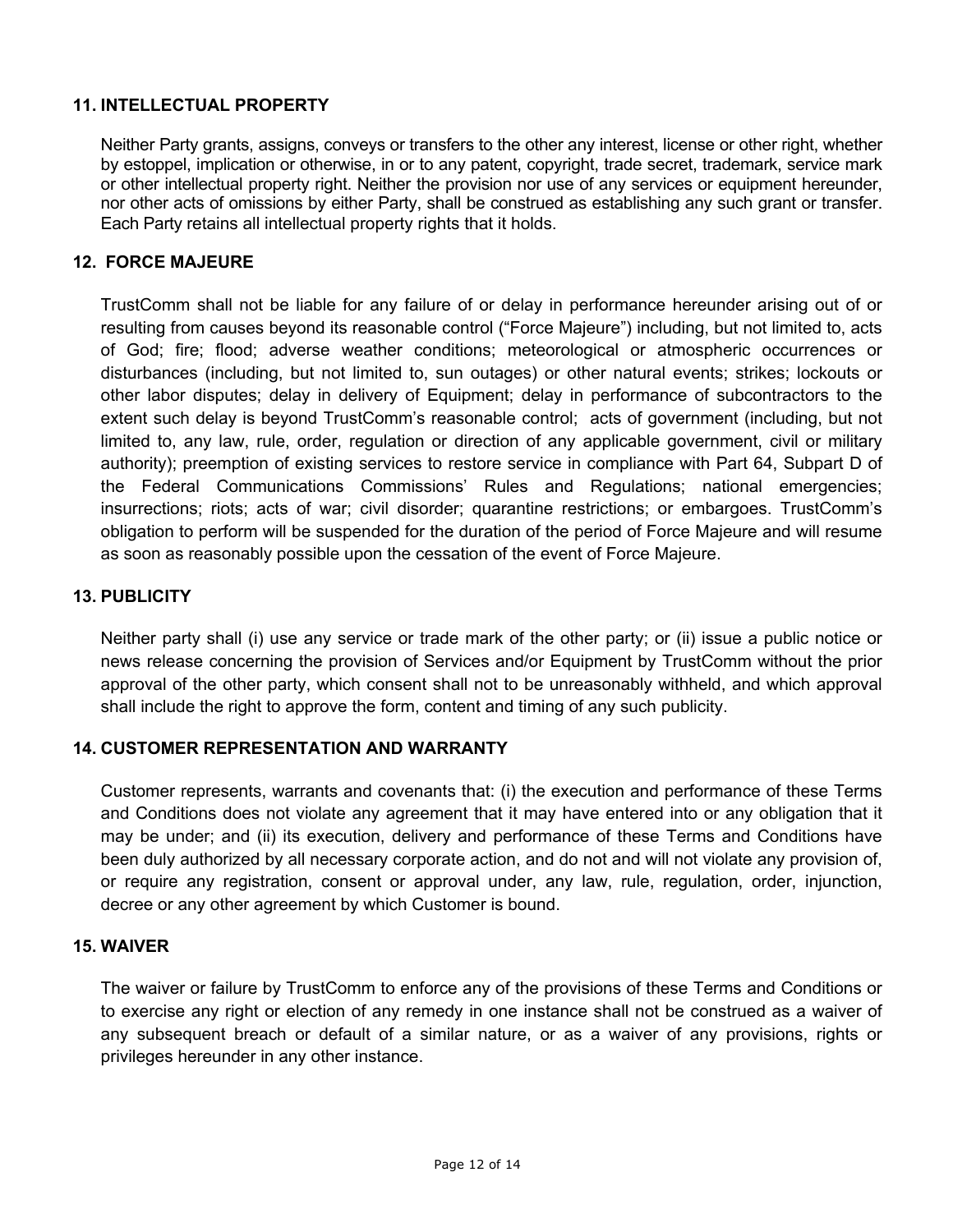### **16. ASSIGNMENT**

TrustComm may, without Customer's consent, (a) assign its right to receive payment hereunder to a third party, or (b) assign its rights and obligations hereunder to a corporation, partnership or other business entity in which TrustComm has directly or indirectly, an ownership interest or (c) assign its rights to a successor in the event of a merger, acquisition or consolidation, or to a purchaser of all (or substantially all) of TrustComm's assets. These Terms and Conditions will inure to the benefit of, and will be binding on Customer's and TrustComm's respective successors and permitted assigns. Customer may not assign these Terms and Conditions, or an SOA or an Order, in whole or in part, without the prior written approval of TrustComm.

# **17. SEVERABILITY**

If any provision of these Terms and Conditions shall be declared invalid, illegal or unenforceable by a court or regulatory agency of proper jurisdiction, the validity, legality and enforceability of the remaining provisions will not be affected or impaired thereby. In the event that any such provision is declared invalid, illegal or unenforceable due to its scope, breadth or duration, then it will be modified to the scope, breadth or duration permitted by law and will continue to be fully enforceable as so modified.

### **18. NOTICES**

All notices required to be given hereunder shall be in writing to the address below and mailed by firstclass, registered or certified air mail, return receipt requested, postage prepaid, sent by an internationally-recognized overnight courier service, or transmitted by hand delivery, or by facsimile machine with appropriate verification of receipt. Notices of default, force majeure delay, dispute, bankruptcy, termination, or other important notices must be sent via a nationally recognized overnight courier service.

If to TrustComm: TrustComm Inc. Attn: Contracts Department Ellington Joint Reserve Base 11140 Aerospace Avenue Houston, TX 77034 Email: Contracts@trustcomm.com Fax No.: 281-999-4455

If to Customer: To the address set forth on TrustComm's quotation or Customer's Purchase Order or in an applicable SOA, as applicable.

### **19. PREVAILING PARTY**

In the event that a dispute involving payment for Services or Equipment arising under these Terms and Conditions or a quotation or any applicable SOA, results in litigation, the non-prevailing party shall pay the court costs and reasonable attorney's fees of the prevailing party.